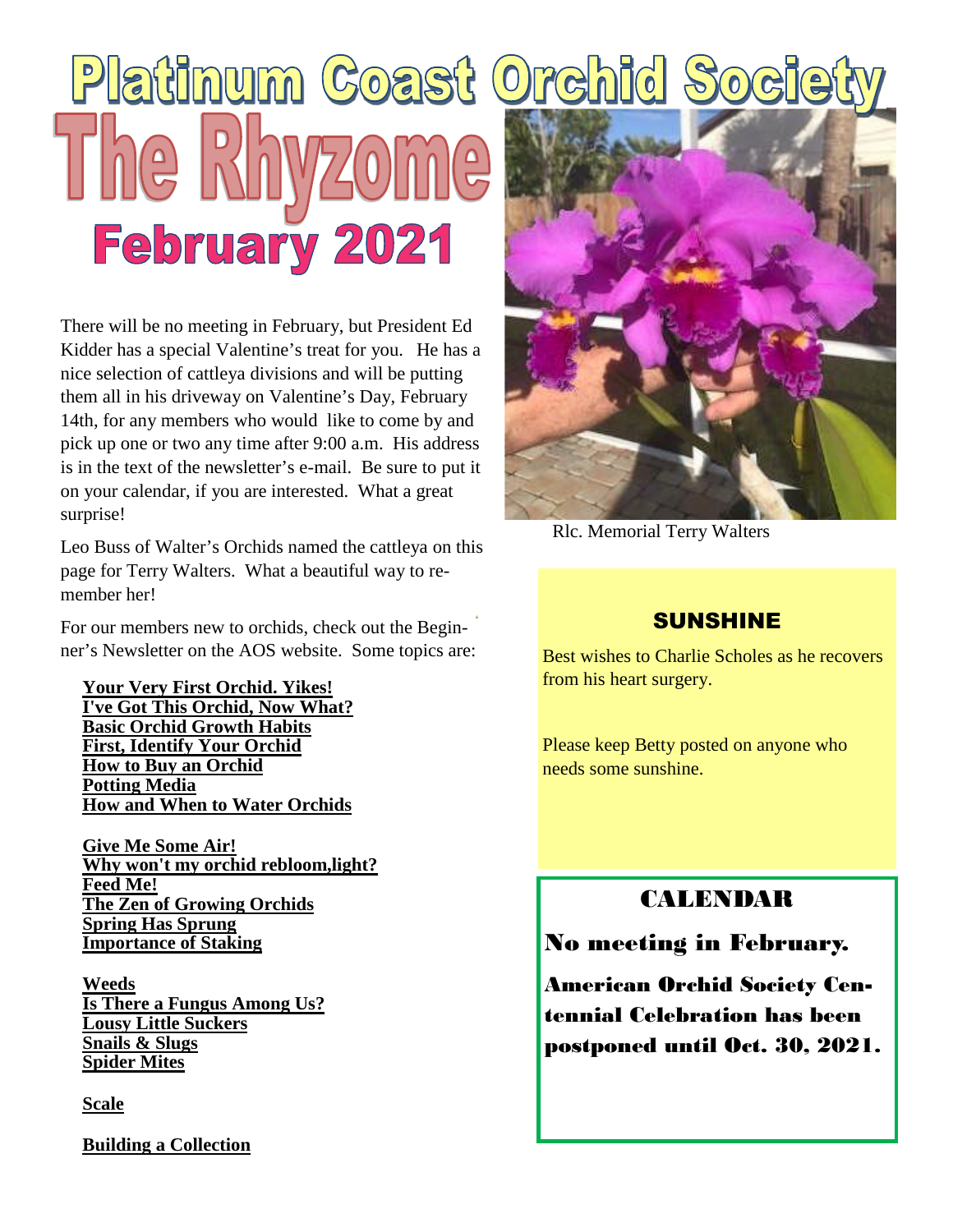### GREAT PLACES FOR MEMBERS TO FIND INFORMATION ON ORCHIDS:

- 1. Programs—Take notes—someday they will make sense.
- 2. AOS Magazine articles. "Orchids" is available at every meeting for check out.
- 3. Members— Ask longtime members about orchids, but realize that your yard and potting choices are key. We all use trial and error to succeed.
- 4. Internet sites—**www.aos.org**—This AOS site has the answer to almost any question.
- **5.** Rambles at members' homes to help you identify the best way to grow your orchids.
- 6. Our society newsletter is available on platinum coastor chidsociety.org

PCOS is an affiliate of the **American Orchid Society (AOS).** There's an abundance of information on the AOS website. Please visit www.aos.org for articles, advice on growing orchids, and lots of free information.

Ask Betty Adamson for an application if you're interested in joining.

For all current members, remember that your renewal notice will arrive in the Orchid Magazine prior to your month of renewal.

www.aos.org

With spring around the corner, new growth will appear. It is a great time to repot:

## When should I repot?



**When an orchid**

**plant starts to grow over the edge of the pot, it is time to repot it!**

Orchid plants need repotting for one or a combination of two main factors: Potting mix breaks down, often evidenced by dead roots, or the plant outgrowing the container. In the first case, a larger pot may not be required, simply replace the growing medium. In the second case, the plant may need dividing or may be shifted into a larger pot. Fresh media should always be used. A good general rule of thumb is to pot for the bottom of the plant, the root system, and not for the top, the foliage.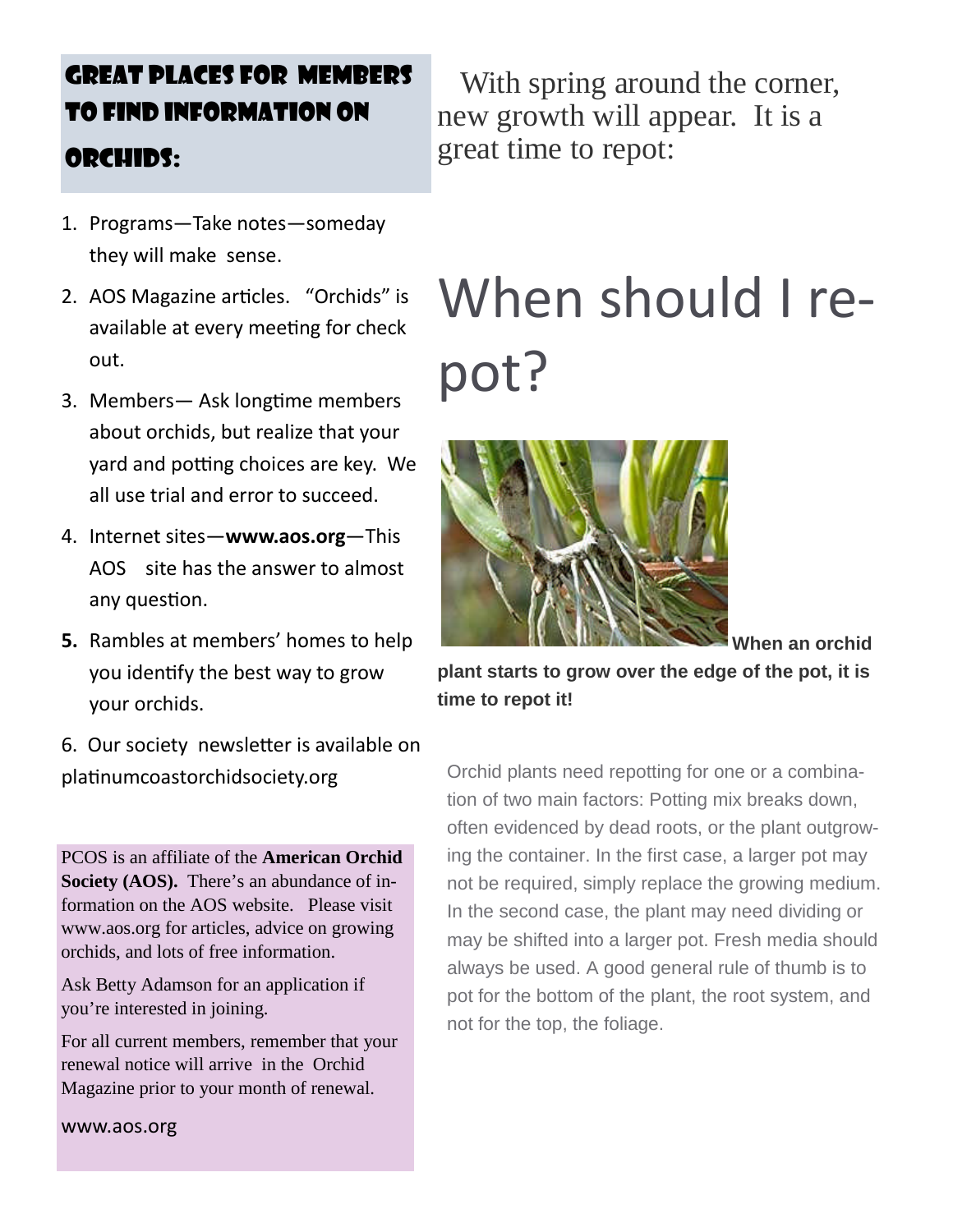Upcoming webinars for AOS members:

Registration required.

### **SPECIAL WEBINAR - SPEAKERS DAY - ORCHID CULTURE**

The AOS is excited about holding our first online orchid speakers day! All About Orchid Culture

### **REGISTER NOW! Date: February 6**

Featuring the following speakers: Kristen Uthus of New World Orchids- Growing Miniatures 11 – 11:45 AM Francisco Miranda of Miranda Orchids – Brazilian Habitats and Species 12—12:45 PM Ron McHatton Chief Science Officer, AOS – Those Pesky Bugs 1—1:45 PM Dave Sorokowsky of Paph Paradise – Growing Paphs Successfully 2-2:45 PM Alan Koch of Gold Country Orchids — Dendrobium Culture 3-3:45 PM Online Registration \$30 https://www.aos.org/all-about-orchids/webinars/public/speakers-day.aspx